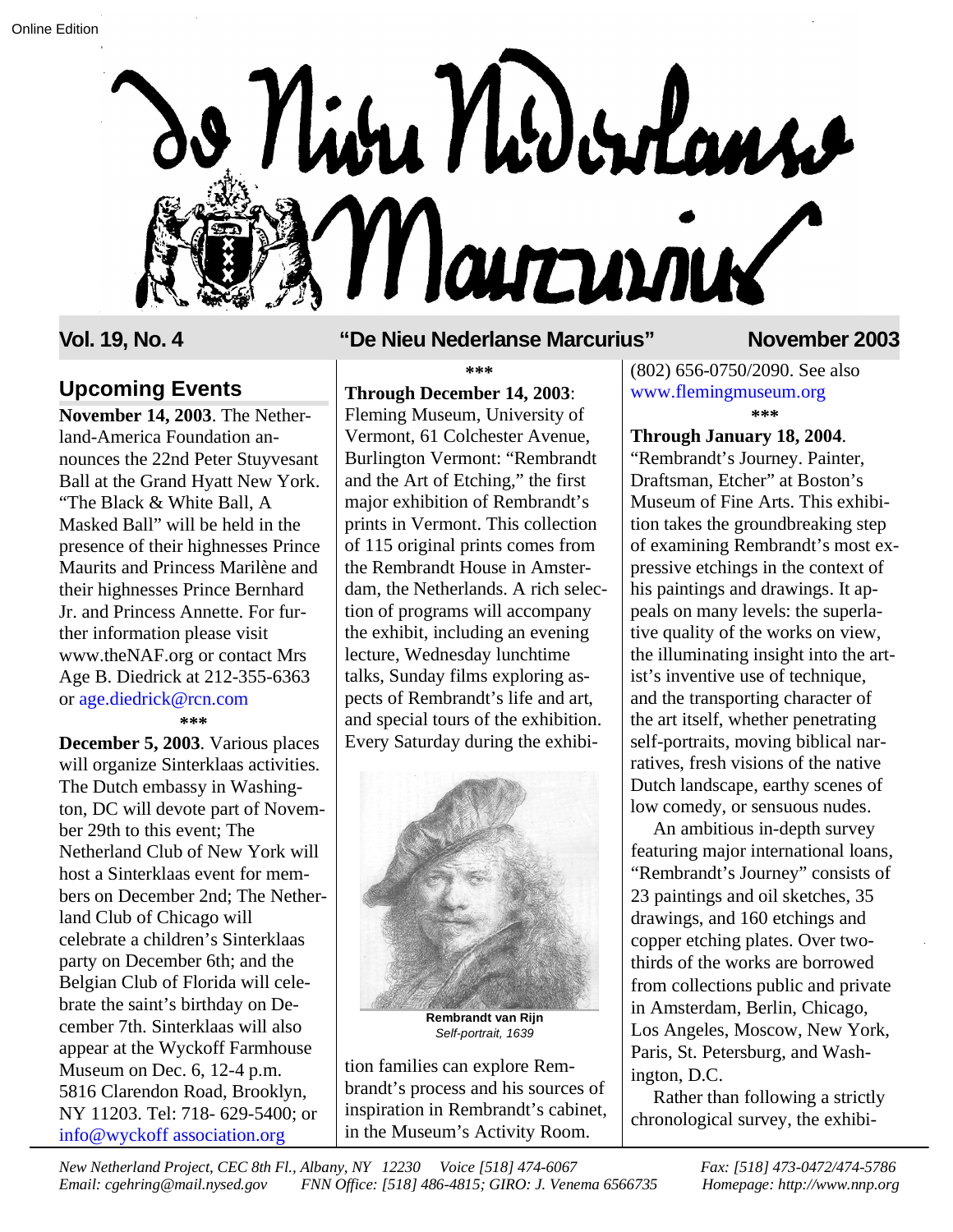tion and accompanying catalogue are arranged according to themes that Rembrandt returned to again and again over time. In his drawings and etchings he recorded with totally fresh eyes—daily life in street and household, the fields and farms around Amsterdam, and touchingly realistic nude figures. His keen observation of facial expression, hand gestures, and body language gives new depth to his biblical narratives.

"Rembrandt's Journey: Painter, Draftsman, Etcher" is a not-to-bemissed opportunity to savor a lifetime's achievement, extending from the energetic Baroque works of the 1630s to the more serene, meditative pieces of the 1650s.

The exhibition is accompanied by an illustrated catalog authored by Clifford S. Ackley, Ronni Baer, Thomas Rassieur, and William W. Robinson.

For more information go to: www.mfa.org; or 617-267-9300  **\*\*\***

**November 19, 2003–February 22, 2004**. A rare Vermeer will be at the MFA. Thanks to the generosity of the Metropolitan Museum of Art, the MFA has been given the unparalleled opportunity to exhibit a beautiful and rare painting: Johannes Vermeer's "Young Woman with a Water Pitcher." For a limited time, this work will be on view in the Matthew and Edna Goodrich Brown Gallery along with a special installation of the MFA's Dutch genre paintings.

For more information go to: www.mfa.org; or 617-267-9300

# **FNN News**

At the June Board meeting, the treasurer reported that enough funds are on hand to support the New Netherland Project and the activities of the New Netherland Institute through the end of the year, but funds will need to be raised for the coming year. Later this month, an annual appeal letter will be sent to all FNN members.

Over 100 people participated in the 26th annual Rensselaerswijck Seminar weekend in New York City September 20–21, 2003 sponsored by the New Netherland Institute. The weekend events celebrated the 350th anniversary of the chartering of Nieuw Amsterdam as a municipality on February 2, 1653 and also the building in 1653 of the original northern defensive wall. The South Street Seaport Museum provided a behind-thescenes tour of Schermerhorn Row, a 19th century hotel and counting house; an opportunity to view early Dutch artifacts found during archeological digs in lower Manhattan and a walking tour of Wall Street (the original northern defensive wall of Fort Amsterdam); and a special preview of 20 antiquarian maps of Nieuw Amsterdam/Netherland that Bert Twaalfhoven, a Dutch venture capitalist and philanthropist has given to Fordham University.

At the Seminar speakers from both the United States and the Netherlands focused on the chartering of Nieuw Amsterdam in 1653 with papers on the charter itself as a transmission of governmental apparatus from the Old World, a com-

parison of the charter with that of contemporaneous Boston, and the problems relating to the establishment of the charter in the Atlantic context of the West India Company. It also addressed such matters as the acceptance of the newly arrived Jews from Brazil, Stuyvesant's failure to make Nieuw Amsterdam a purely reformed city, and Nieuw Amsterdam's restoration as Nieuw Orange during the third Anglo-Dutch war. The papers will be published in upcoming editions of *De Halve Maen*, the scholarly publication of The Holland Society, edited by David William Voorhees. In addition to the program, Roland Rogers, president of the 350th NYC Anniversary Committee, brought samples of a \$24 commemorative coin for sale; also, Janny Venema's new book *Beverwijck, a Dutch Village on the American Frontier, 1652–1664*, was available for sale (both items now for sale through our website). Janny is a Project Associate with the NNP, which has been translating and publishing the official 17th century Dutch colonial documents since 1974.

Following the Seminar a group of 110 people gathered for a dinner cruise aboard World Yacht's *Empress*. During the cruise Russell Shorto and David Voorhees took people back to the 17th century with an entertaining narrative of what one might see sailing by Nieuw Amsterdam. After dinner Benjamin Schmidt was presented with the Hendricks Manuscript Award for his book, *Innocence Abroad: The Dutch Imagination*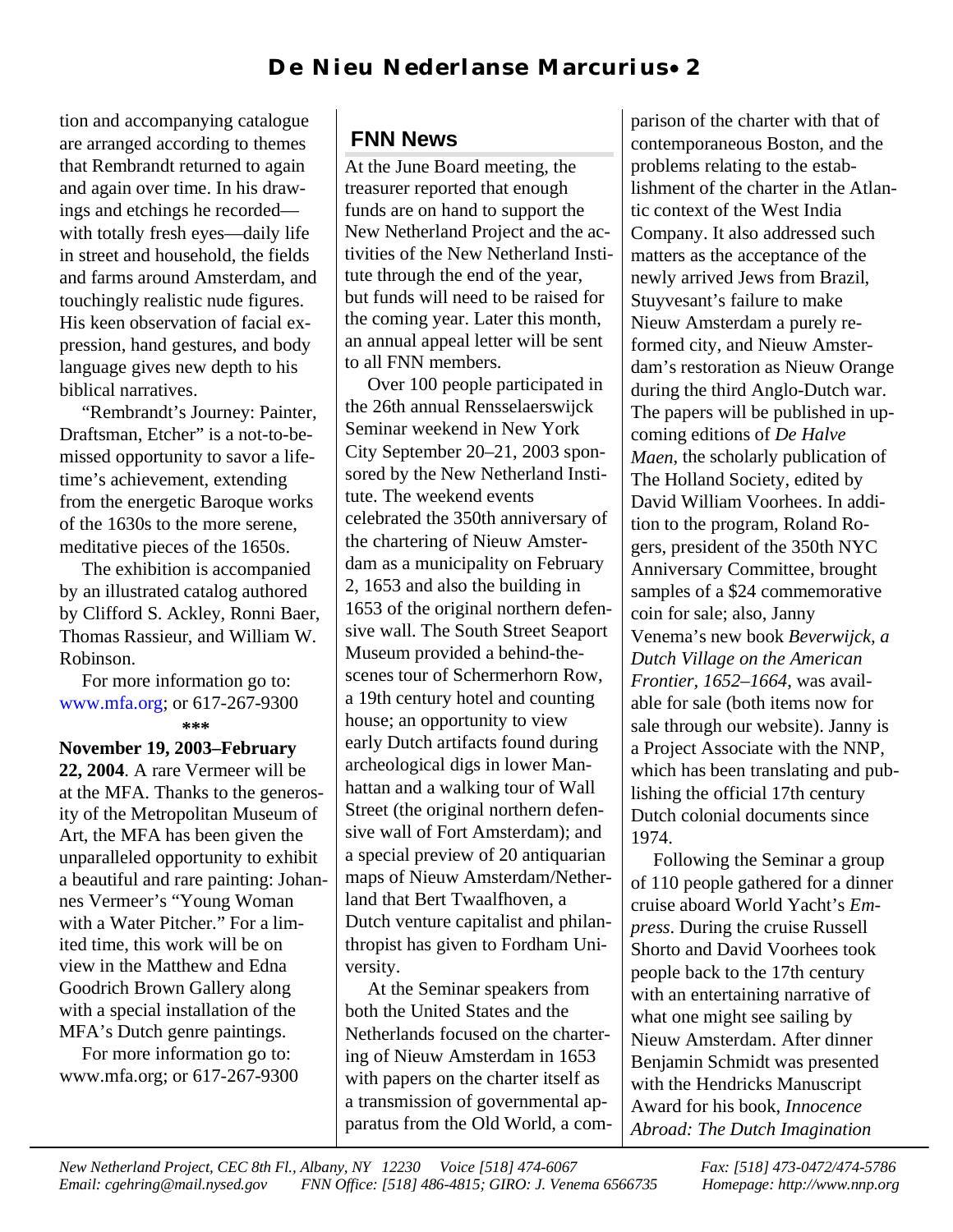### **Editor's Note:**

If you are considering a purchase through Amazon, such as Janny Venema's book, please remember to access Amazon first through our website. It's very simple. Just go to www.nnp.org; click on Book Store in the left margin; a list of books will appear which will give us a royalty via Amazon when you click on the title and purchase. If the book order is at least \$25, it may qualify for Amazon's Super Saver Shipping; for example, Janny's book qualifies and will be sent without shipping charges. If you don't see the book you are looking for in the list, click on the Amazon box in the center of the screen. This will bring you directly to Amazon's website. ALL purchases made in this way (whether book or chainsaw) will also financially benefit the New Netherland Project.

## *and the New World, 1570-1670*. [See Firth Fabend's book review.]

On Sunday the South Street Seaport Museum hosted a breakfast and a tour of Schermerhorn Row. After touring the extensive restoration site, groups were guided down Wall Street to experience the extent of the original defensive wall constructed in 1653, which eventually became the city's financial district. Once the tour of Wall Street was completed participants were invited to a sneak preview of a New Netherland map exhibit at Fordham University's library arranged by Andrea Axelrod of the Netherland-America Foundation.

Co-sponsors of the Seminar weekend events included the Acorn Foundation, Consulate General of the Netherlands, Friends of New Netherland, The Holland Society of New York, Lucius N. Littauer Foundation, Netherland– America Foundation, New York State Library, New York Genealogical and Biographical Society,

Society of Daughters of Holland Dames, Colonial Lords of Manors in America, St. Nicholas Society, and South Street Seaport Museum.

**Omission**: The FNN gratefully acknowledges the contribution of Westnet, Inc. under the Magistrate level, which was unfortunately left off the August 2003 donorlist.

## **Book review**

The winner of this year's Hendricks Prize is Benjamin Schmidt for his book *The Dutch Imagination and the New World, 1570– 1670*, published by Cambridge University Press in 2001. This work explores the process of encounter that took place between the Netherlands and the New World in the sixteenth and seventeenth centuries. Although it dwells only briefly on New Netherland, it contributes to the scholarship on the Dutch colonial experience in America—a criterion of the Prize—in its documentation of Dutch images of America, particularly in Chapters 1 and 2. Schmidt establishes a strong foundation for the case that American reaction to British tyranny had its earliest model in the rebellion of the Dutch against the Spanish, an important observation, taking as we do the Dutch colonial experience in America to extend to the Revolution. His subject is America's reception in the Netherlands, which he deals with by focusing on Dutch representations of Wicked Spain and Innocent America—a stand-in for the Innocent Netherlands. At the end of the 16th century, a new iconography of America developed, he says, an America of pastoral quiet, virginal grace, Arcadian, and newly valu-

able—i.e., Gold vs. God. "Gold unravels America, draws the greedy Europeans to ravish it, when they should have been saving it for God." Later still, America is seen no longer as innocent, but in the language of "revenue, plunder, and violation." The work is beautifully written, sure, sophisticated, and authoritative. He has a rich and varied vocabulary, uses quotations effectively, is convincing, and always entertaining. A polished, knowledgeable, and lively work with excellent, meaty footnotes and wonderful illustrations, it can be enjoyed by a wide readership. Benjamin Schmidt is Assistant Professor of History at the University of Washington. [Review by Firth Fabend, historian and NNP fellow.]

## **News**

If you were unable to accompany the group on September 21st to Fordham University for the preview of the New Netherland map exhibit or attend the official opening on October 24th, you can now view the 20 maps on our website. Not only can each map be quickly accessed but, thanks to our webmaster, Howard Funk, a free program can be downloaded which enables the viewer to zoom in on map details.

# **Websites**

Looking for a winter project? How about **The Eighty Years War**? A good place to start is a Leiden University website, which has an extensive bibliography and complete texts of documents, such as the *Unie van Utrecht* and the *Plakkaat van Verlatinghe*. Just go to: http://dutchrevolt.leidenuniv.nl/